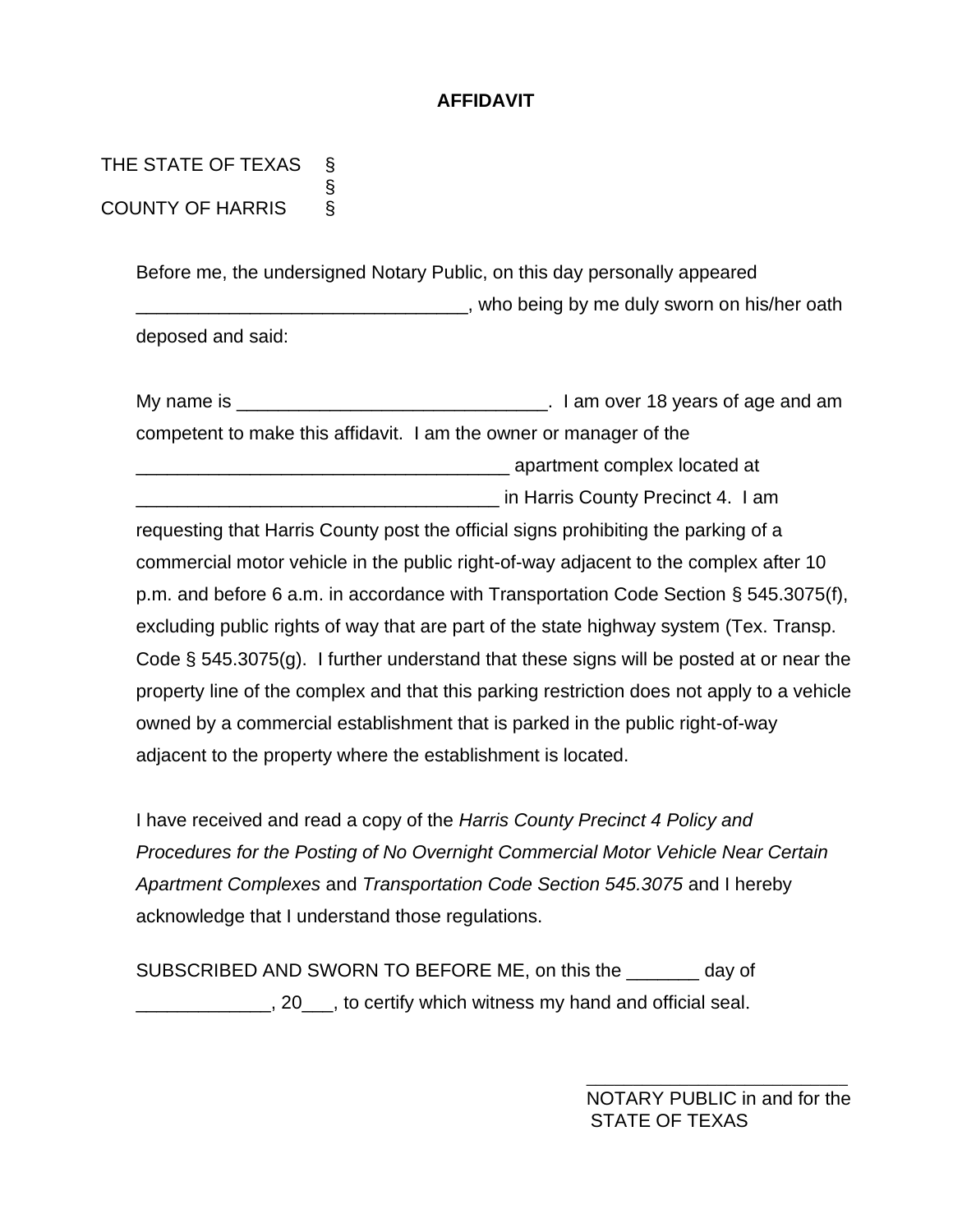### **POLICY AND PROCEDURES FOR THE POSTING OF NO OVERNIGHT PARKING OF COMMERCIAL MOTOR VEHICLE NEAR CERTAIN APARTMENT COMPLEXES IN THE UNINCORPORATED AREA OF HARRIS COUNTY, TEXAS**

### **SECTION 1 – Authority**

1.1 These procedures are promulgated pursuant to and in conformity with HB 3286 which took effect on September 1, 2021, and is to be codified at TEX. TRANSP. CODE ANN. }545.3075

### **SECTION 2 – Definitions**

As used in these procedures:

- 2.1 "Apartment complex" means two or more dwellings in one or more buildings that are owned by the same owner, located on the same lot or tract, and managed by the same owner, agent, or management company.
- 2.2 "Commercial motor vehicle" has the meaning assigned by TEX. TRANSP. CODE ANN. } 522.003 (Vernon 1997) and includes a vehicle meeting that definition regardless of whether the vehicle is used for a commercial purpose.

TEX. TRANSP. CODE ANN. } 522.003 (Vernon 1997) currently states:

(5) "Commercial motor vehicle" means a motor vehicle or combination of motor vehicles

used to transport passengers or property that:

- (A) has a gross combination weight rating of 26,001 or more pounds, including a towed unit with a gross vehicle weight rating of more than 10,000 pounds;
- (B) has a gross vehicle weight rating of 26,001 or more pounds;
- (C) is designed to transport 16 or more passengers, including the driver; or
- (D) is transporting hazardous materials and is required to be placarded under 49 C.F.R. Part 172, Subpart F.
- 2.3 "Motor vehicle" means a vehicle, machine, tractor, trailer, or semi-trailer propelled or drawn by mechanical power and used on a highway. The term does not include a vehicle, machine, tractor, trailer, or semi trailer operated exclusively on a rail. TEX. TRANSP. CODE ANN. } 522.003 (21) (Vernon 1997)
- 2.4 "Overnight" means that period of time after 10 p.m. and before 6 a.m. in any given twentyfour hour period.